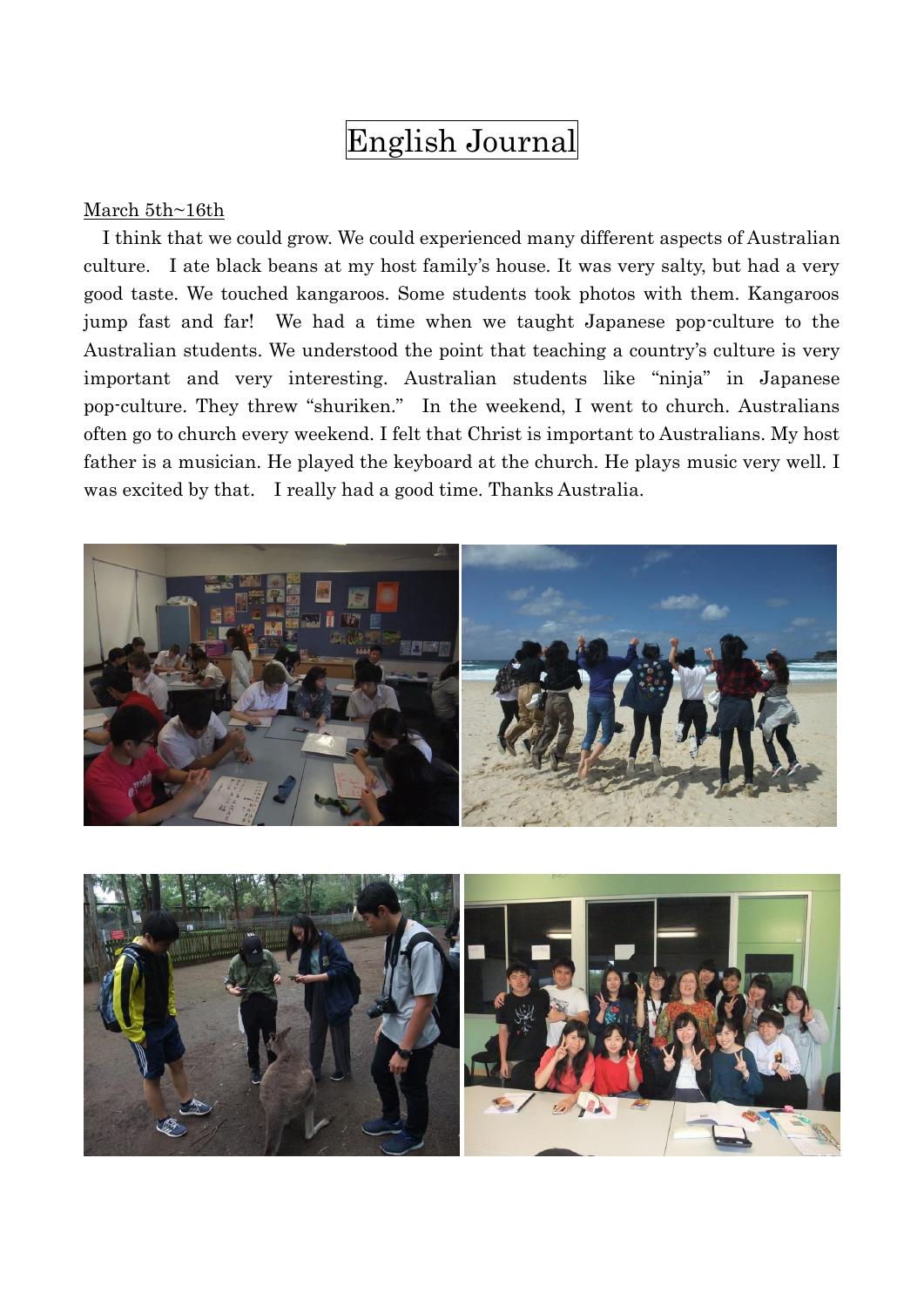#### March 5th (Mon) Rainy

I bid farewell to my parents and teachers. I went to Tokyo by bullet train. And I went to Haneda Airport by monorail. Next, I took an airplane for about nine hours and headed for Australia. There was lots of variety in the on-board meal and it was delicious. There were movies and games on the airplane and the flight was fulfilling.

### March 6th (Tue) Sunny

The first day having arrived in Sydney. We were guided and went to Bondi Beach and the Opera House. Some people may have been tired, but everyone was having fun. After sightseeing in the city, we each met our host families.

#### March 7th (Wed) Sunny

Today I took an English lesson in the morning and experienced "Lunch 1." It means to eat snacks. It was a fun culture. When we ate lunch in the school yard, everyone was surprised because people sat directly on the concrete. When I went to the supermarket after school, the buddies' explanation was a little difficult, so I could not understand much, but it was fun.

#### March 8th (Thu) Sunny

Today I took an English lesson at school. The differences between Australia and Japan were learned at the session in the morning. Lunch was eaten with our buddies and their friends. That was very fun. The animals peculiar to Australia were seen in the afternoon. It was a little scary.



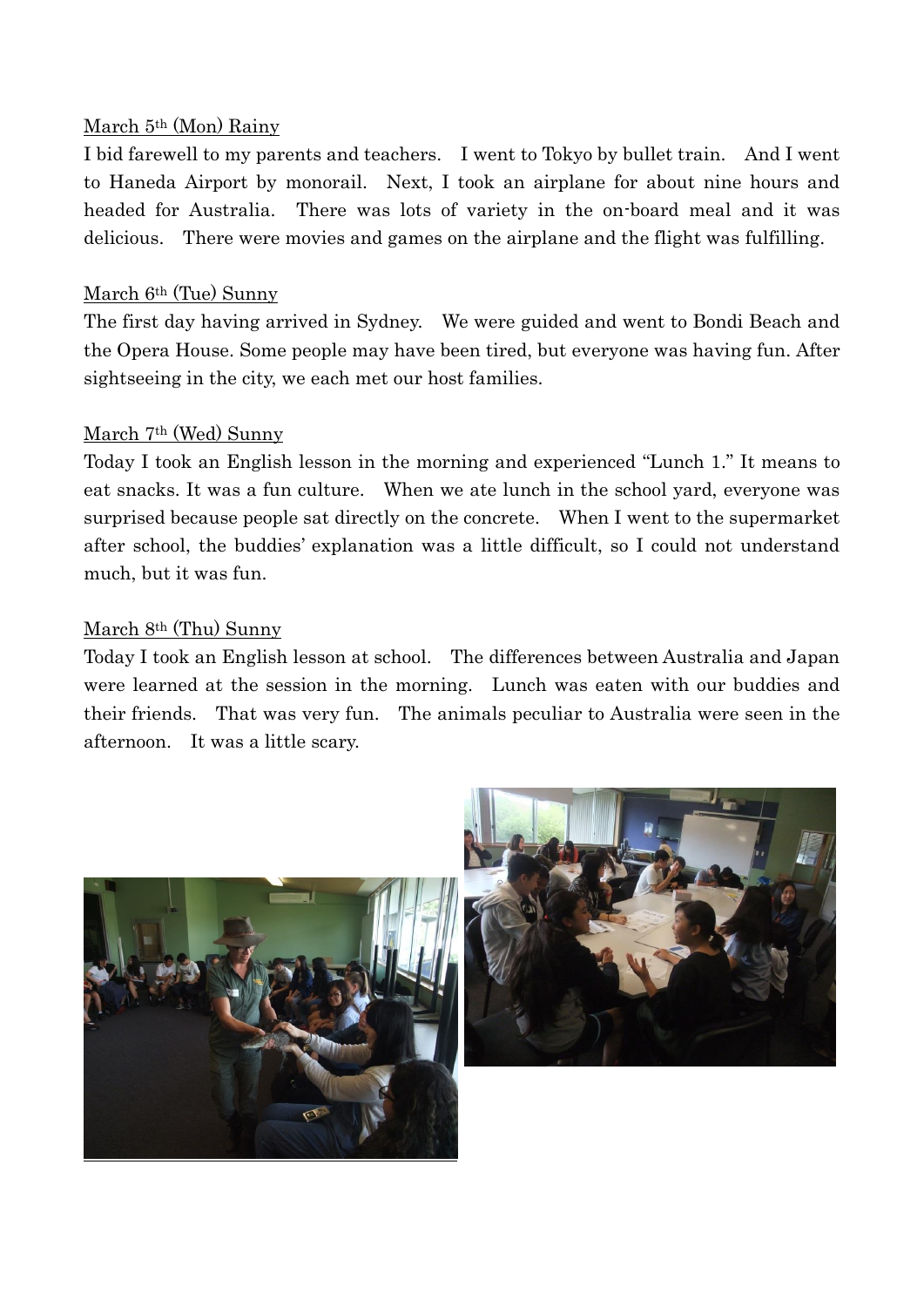### March 9th (Fri) Sunny

Today I had classes as usual in the morning and actually participated in the local lesson in the afternoon. Afterwards, host mother took me to the market. There were mainly foods sold there. There were lots of fresh fruits in particular. Besides that, souvenirs and such were on sale and it was a lot of fun.

## March 10th (Sat) Sunny

Today we had a good time with each other because it's the weekend. I made a pizza with my host family in the evening. It is different from how to make pizza in Japan and I watched a movie with them. Everything was difficult in English, but the happiness when I understood was great. I enjoyed having a unique weekend in Sydney.

## March 11th (Sun) Sunny

I went to the beach with my host family. That day, I got up early in the morning and got on a boat for the first time. I enjoyed taking a boat ride to the centre of Sydney Harbour. The sea was dazzlingly beautiful. My weekend was really good.

## March 12th (Mon)

Today we went to Kellyville High School. After studying English, we had a BBQ at the high school with our buddies and friends. We enjoyed talking and having a BBQ with them. Next, we introduced Japanese culture and taught "Shuji" to the high school students. I felt that I was able to make them smile. I think I got along well with them today.